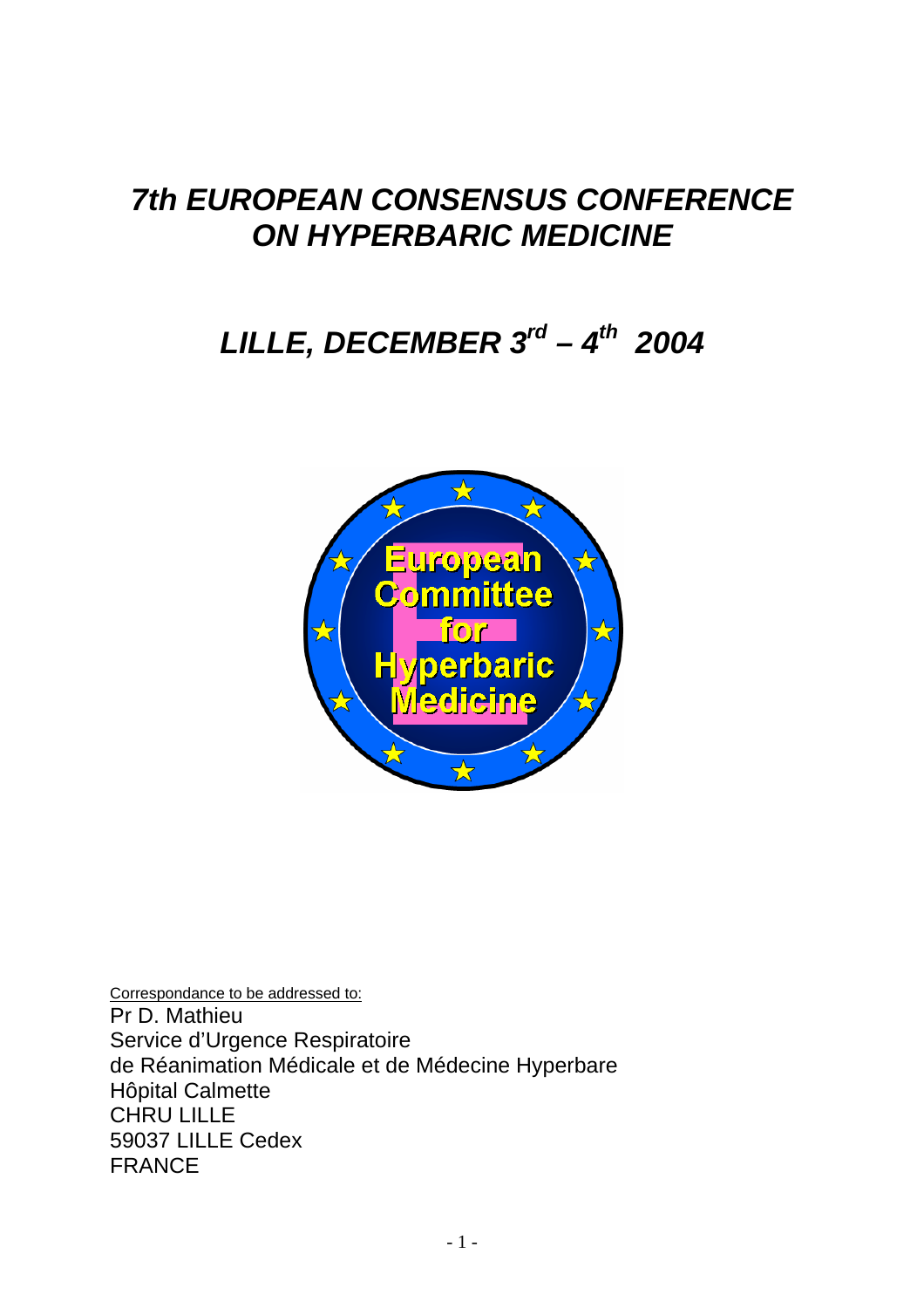**Honorary Président :** M. GOULON

**Scientific Committee :** D. BAKKER, A.. MARRONI, D. MATHIEU

#### **Consensus Jury**

- F. WATTEL, ( France), Président
- N. BITTERMAN (Israel, EUBS) L. DITRI (Italy)
- M. HAMILTON-FARELL (United Kingdom) A. KEMMER (Germany)
- F. LIND (Sweden) JM. MÉLIET (France)
- T. MESSIMERIS (Greece) J. NIINIKOSKI (Finland)
- F. ROQUE (Portugal) **Example 2** SICKO (Poland)
- A. VAN DER KLEIJ (The Netherlands)
- 
- 
- 
- 
- 

## **QUESTIONS**

- $\bullet$  What are the levels of evidence presently supporting the accepted indications of HBO<sub>2</sub>?
- o What are presently the recommendations concerning the preventive measures and the treatment of the accidents induced by hyperbaric pressure?
- p What are presently the recommendations concerning the organization and the practice in a therapeutic hyperbaric centre?
- $\bullet$  What are presently the requirements concerning the design and the safety of therapeutic hyperbaric chambers and the related medical devices?
- $\Theta$  What are presently the requirements concerning the management of patients treated by  $HBO<sub>2</sub>$ ?
- $\bullet$  What are presently the requirements concerning the initial and continuous education of therapeutic hyperbaric centre staff?
- $\bullet$  What may be presently recommended concerning the research in hyperbaric medicine for the next future?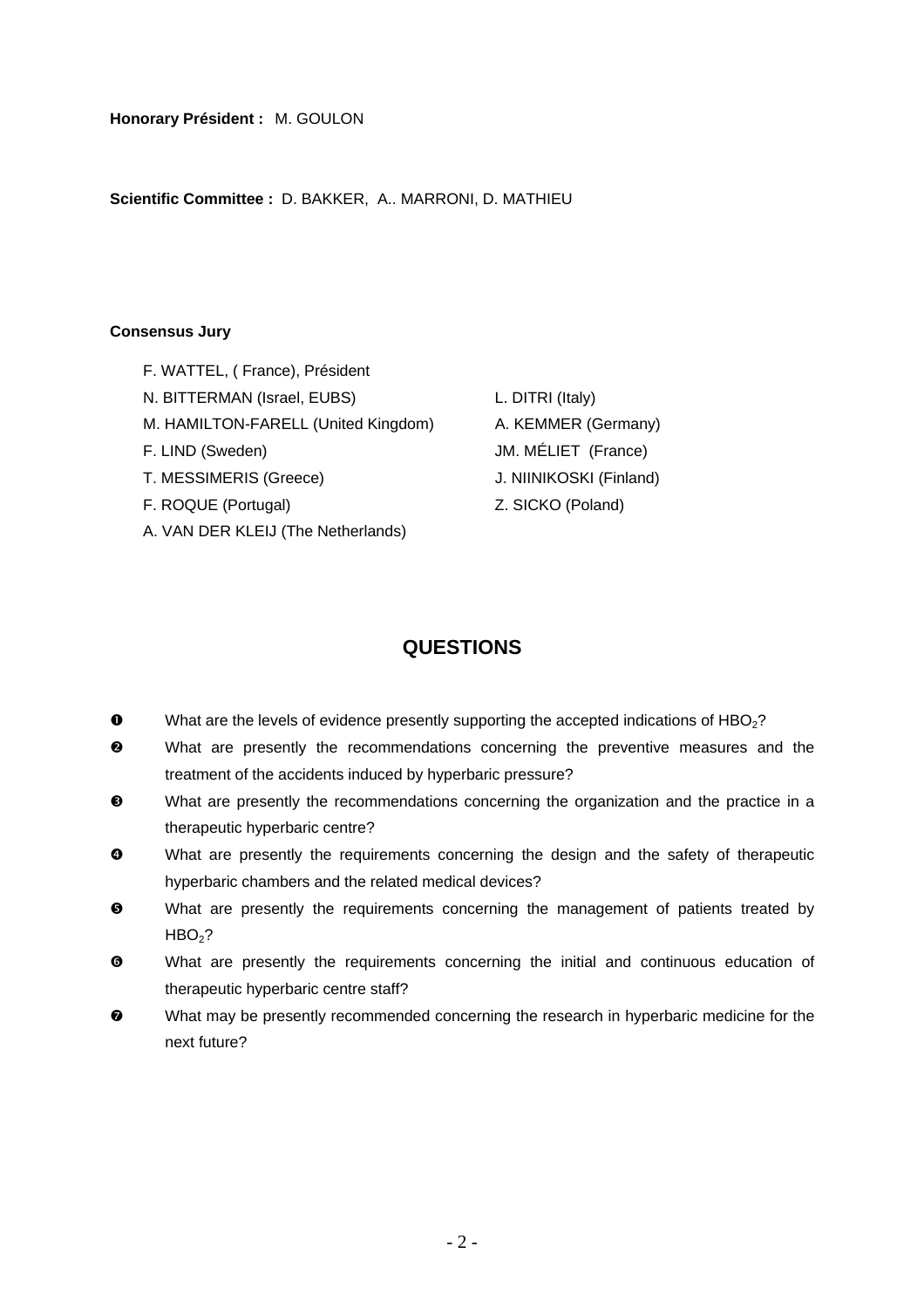## **PRESIDENTIAL ADDRESS :**

The first ECHM European Consensus Conference for Hyperbaric Medicine (HBO) was held in Lille, 19th-21st of September, 1994. It was attended by more than 300 participants and after 2 days of intense debates, recommendations were issued concerning the clinical indications accepted for HBO, the organisational aspects of HBO centres, the education and training of HBO personnel, the clinical and fundamental research to be done in that field.

Ten years elapsed since this 1st Conference and a tremendous amount of works has been done not only through the organisation of Consensus Conferences and Workshops but also by launching actions in the field of cooperation in research, education, safety at the European level.

Time has come for a new synthesis of all these actions and studies in order to update the ECHM recommendations and determine the new axes of progress for the future.

#### **Professor D. J. BAKKER**

President of the European Committee for Hyperbaric Medicine

**RECOMMENDATIONS OF THE JURY :** 

**Introduction** 

 The aim of the Consensus Conferences organized by the European Committee for Hyperbaric Medicine (ECHM) is to reach an agreement on how Hyperbaric Medicine should be delivered with regard to its different aspects: indications, organisational aspects, education and training of personnel, operational rules and procedures, evaluation and quality assurance, research.

 The first ECHM Consensus Conference was held in Lille in 1994 and, after 2 days of intense debates, recommendations were issued. At that time, it was found that not many of these recommendations were supported by a high level of evidence according to the methodology of Evidence-Based Medicine, but as these recommendations were consensually agreed by a large number of experts, they were regarded as a good starting point for further research and experience.

 Ten years have elapsed since this first Conference and a tremendous amount of work has been done in Europe and elsewhere. The time has come to review these 1994 recommendations and to elaborate a new synthesis.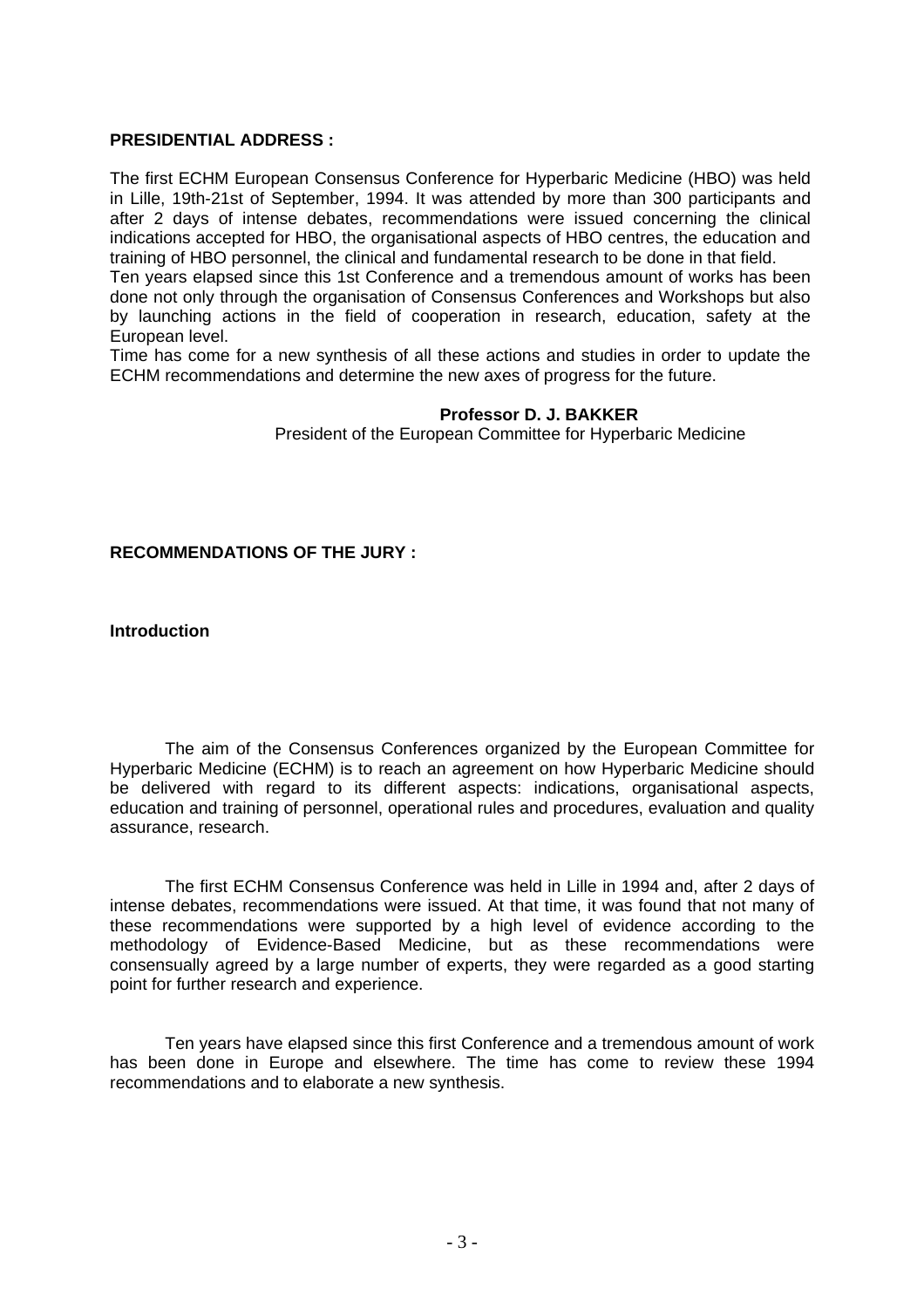The method of Evidence-Based Medicine (EBM) has gained a large agreement and is presently an integral part of modern medical practice. It is typically based on 3 axes : (1) the level of evidence (i.e. quality of available data), (2) interpretation of the evidence (i.e. what the data suggest and how concordant these data are regarding a particular problem), and (3) the type or strength of the recommended practice (i.e. the extent to which a physician is able to recommend a particular intervention on the basis of the first two considerations). This method may be used either by an individual physician or by a group of experts who could be expected to arrive at the same conclusion.

 Unfortunately, this method is only applicable when high quality randomized controlled clinical studies exist. When there is a lack of data, the search for a consensus of experts is the method the most widely adopted. This method is regarded as the best surrogate to EBM method to evaluate interventions under the following circumstances. (1) Where a particular intervention, unsupported by a high level of evidence, has become universally accepted to such an extent that it would be considered a violation of accepted standards of care to deny a patient the benefit of the therapy for the purpose of a study. (2) Where the disease or condition of interest is so complex or where there are so many variables that it would be impossible to design a study sufficiently powerful to evaluate any single intervention. (3) Where the application of the therapy is so logical that it would be grossly inappropriate to consider omitting it to establish proof of efficacy. (4) Where no current higher level of evidence exists, but experts are able to report, not only from their own experiences but also by producing comprehensive literature reviews from which consensus can provisionally be reached, pending the outcome of future studies.

 Even if an enormous effort has been made by the hyperbaric medicine community in order to acheive high quality clinical studies, we are forced to recognize that in our field. many questions remain without sufficient evidence to give a definite answer. During its debates, the jury was faced with a number of conditions where the evidence was evaluated as insufficient to put them on the list of accepted indications for Hyperbaric Oxygen Therapy (HBO<sub>2</sub>). With other conditions, recent data did not convince the Jury of the efficacy of HBO<sub>2</sub>. In these cases, the Jury adopted a "conservative" attitude while awaiting future studies. However, far from discouraging us, this must be a strong stimulant to increase our research effort and improve the quality of our practice.

 As for the recommendations of the first ECHM Consensus Conference, those issued by the Jury of this  $7<sup>th</sup>$  ECHM Consensus Conference have to be looked at a new step forward and a new starting point for the next 10 years.

> **Professor Francis WATTEL President of the Jury 7th ECHM Consensus Conference**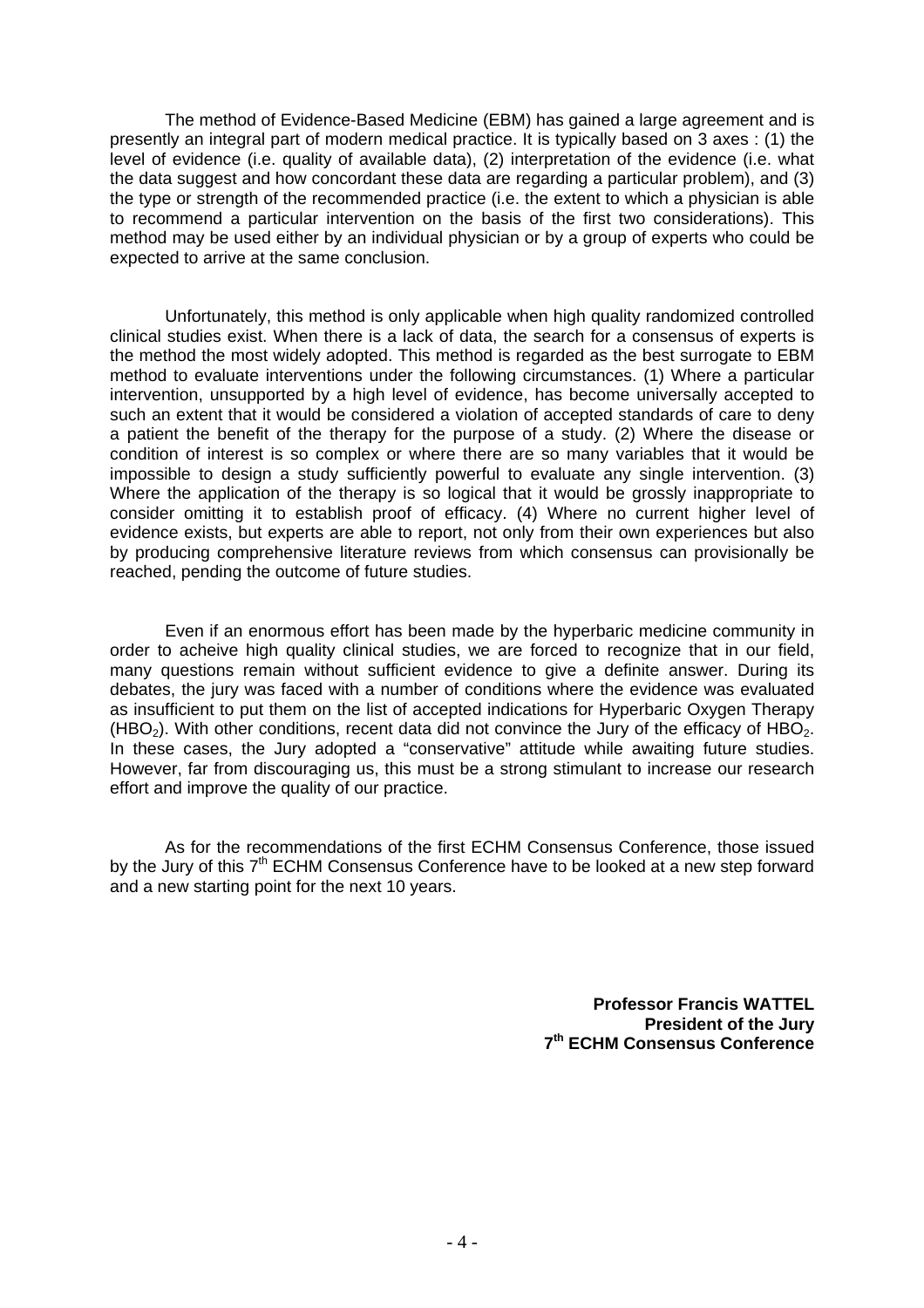#### **Methodology of 7th ECHM Consensus Conference**

 Consensus Conferences aim to create an objective and complete review of current literature and knowledge on a particular topic or field. This method has the advantage of involving a diverse group of experts, thus increasing objectivity. Participants in Consensus Conferences are selected from a broad range of relevant backgrounds to provide consideration of all aspects of the chosen topic and maximum objectivity. The opportunity to meet with other experts in the same field and share comments and information is also a valuable aspect of Consensus meetings.

 In a Consensus Conference, experts present their review of the literature relating to a specific topic in front of a jury and an audience. Thereafter, the jury gathers in a secluded place to discuss the presentations, and presents its finding in a Consensus Statement that includes recommendations for clinical practice based on the evidence that was presented. These recommendations are published in the medical literature.

 The application of Evidence-Based Medicine methodology to the consensus conference process helps the jury members to reach a consensus and strengthens the recommendation made. Thus, it is proposed each jury member assesses the literature and the evidence presented by the experts, and grades those according to their quality.

 We propose each jury member uses the same grading scale, which has been extensively validated.

**Basic studies** (tissular, cellular or subcellular level)

- 1. Strong evidence of beneficial action
- 2. Evidence of beneficial action
- 3. Weak evidence of beneficial action
- 4. No evidence of beneficial action, or methodological or interpretation bias precluding any conclusion.

#### **Animal studies with control group**

- 1. Strong evidence of beneficial action
- 2. Evidence of beneficial action
- 3. Weak evidence of beneficial action
- 4. No evidence of beneficial action, or methodological or interpretation bias precluding any conclusion

#### **Human studies**

- 1. Strong evidence of beneficial action based on at least two concordant, large, double-blind, controlled randomised studies with no or only weak methodological bias.
- 2. Evidence of beneficial action based on double-blind controlled, randomised studies but with methodological bias, or concerning only small samples, or only a single study.
- 3. Weak evidence of beneficial action based only on expert consensus or uncontrolled studies (historic control group, cohort study,...)
- 4. No evidence of beneficial action (case report only), or methodological or interpretation bias precluding any conclusion.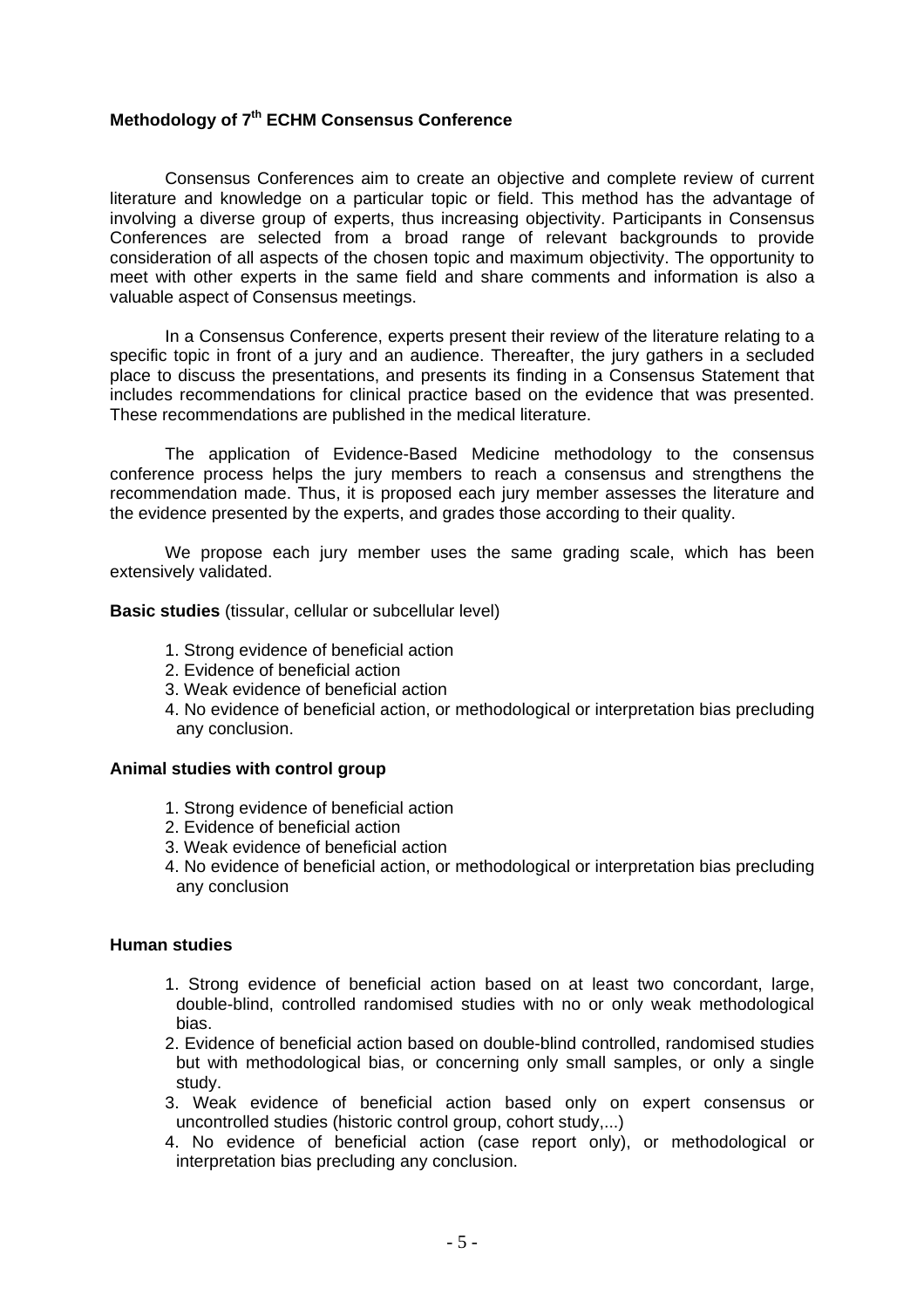#### **ECHM Recommendations**

 The Jury will issue its recommendations using a 3 grade scale according to the strength each recommendation has been evaluated.

- Type 1 : Strongly Recommended. The Jury considers the implementation of the recommendation of critical importance for final outcome of the patient/quality of practice/future specific knowledge.
- Type 2 : Recommended. The Jury considers the implementation of the recommendation as positively affecting final outcome of the patient/quality of practice/future specific knowledge.
- Type 3 : Optional. The Jury considers the implementation of the recommendation as an option.

The Jury will also report the level of evidence which supports, in its view, the recommendation.

Level A : Recommendation supported by level 1 evidence. Level B : Recommendation supported by level 2 evidence Level C : Recommendation supported only by level 3 evidence.

 In using such a methodology, we expect every physician reading the jury conclusions will be immediately able to assess the strength of evidence supporting each statement and how it has to be applied in clinical practice.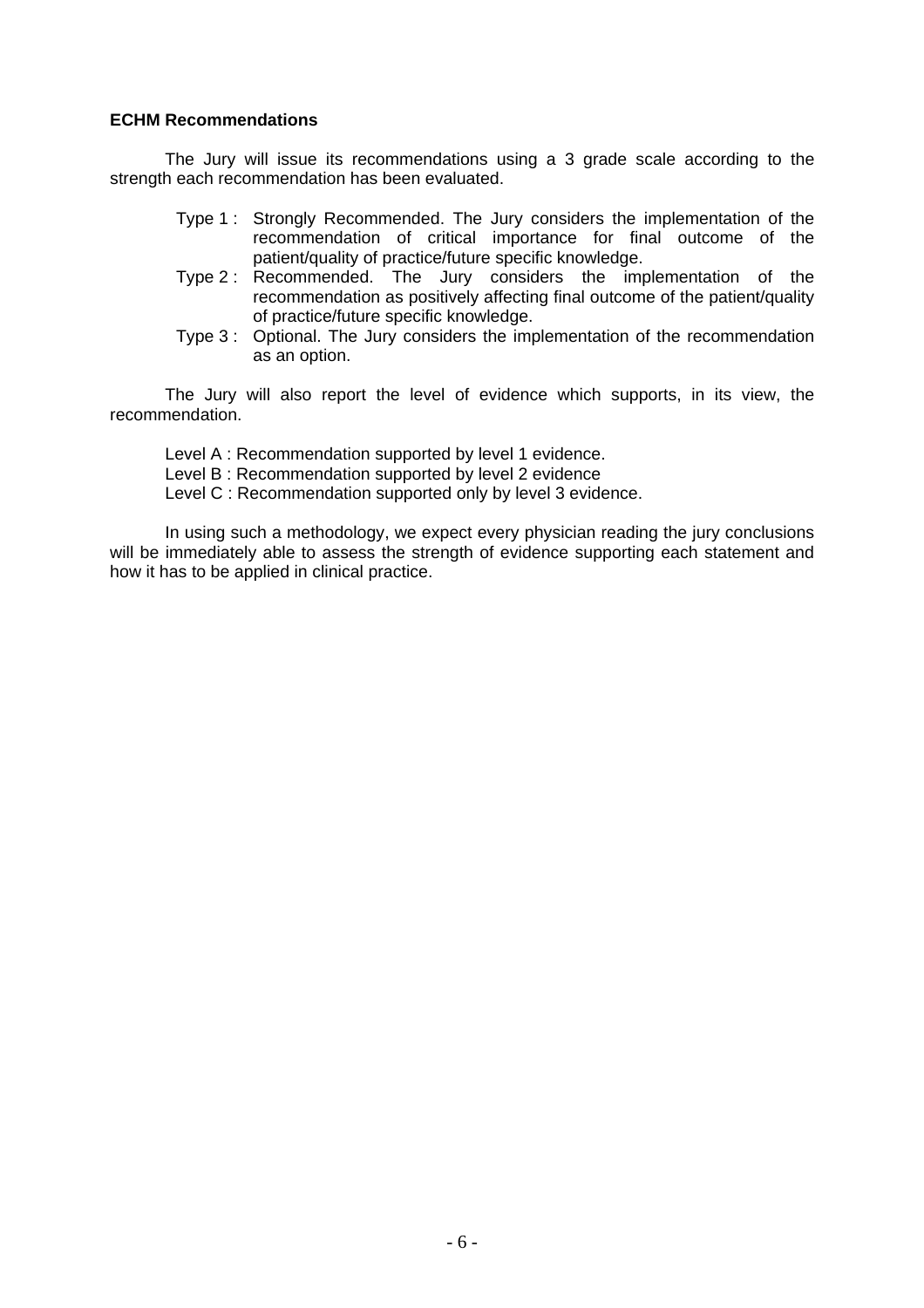#### **QUESTION 1 WHAT ARE THE LEVELS OF EVIDENCE PRESENTLY SUPPORTING THE ACCEPTED INDICATIONS OF HBO<sub>2</sub>?**

 $*$  Recommendations for HBO<sub>2</sub> indication have been issued on the understanding that no personal skill nor technical limitation interferes with the decision to treat with HBO<sub>2</sub>.

\* Hyperbaric Oxygen Therapy implies the administration of oxygen under pressures not lower than 2 ATA and for durations not less than 60 minutes.

\* Hyperbaric Oxygen Therapy must be seen as part of a therapeutic continuum, without any interruption of the chain of treatment. It cannot be considered as an isolated treatment modality.

\* Technical competence and personal skills at the hyperbaric facility must be adequate and such that no potential accident, adverse event or problem occuring during the patient's stay in the facility will be likely to worsen the outcome of the patient.

\* Hyperbaric facilities accepting emergency indications in patients potentially requiring Intensive Care should be hospital based and located in or immediately near-by a hospital Intensive or Emergency Care Department.

## **I - Carbon Monoxide (CO) Intoxication**

\* Carbon monoxide intoxications must be treated with normobaric oxygen as a first aid treatment (Type 1 recommendation, level C)

\* Hyperbaric Oxygen Therapy is recommended in patients with diagnosed carbon monoxide poisoning when at high risk of immediate or long term complications. (Type 1 recommendation)

High risk includes :

- Unconsciousness at or before admission (level B)
- Clinical neurological, cardiac, respiratory or psychological symptoms or signs (level B)
- Pregnant women (level C)

\* Treatment delayed beyond 24 hours after the last exposure to poison is not recommended if the patient has become symptom-free. (Type 3 recommendation, level C)

\* In carbon monoxide poisoned patients not at high risk, there is a choice between normobaric oxygen therapy for 12 hours and  $HBO<sub>2</sub>$ . Until the results of further randomized studies are available,  $HBO<sub>2</sub>$  remains optional in these patients (Type 3 recommendation, level C).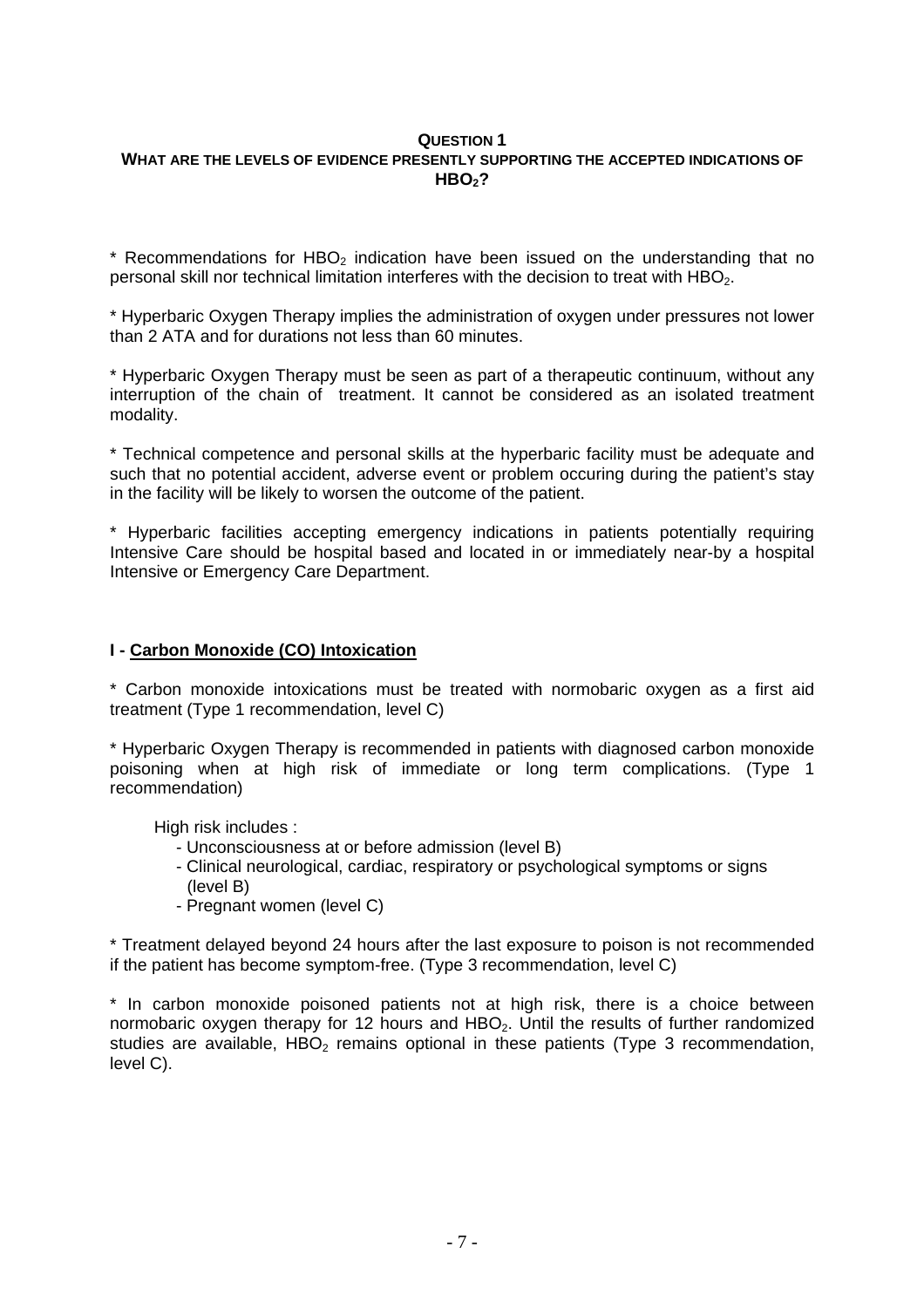## **II - Decompression Accident** (see answer question 2)

## **III - Gas Embolism**

\* Hyperbaric Oxygen Therapy is strongly recommended, whatever the presentation of air embolism. (Type 1 recommendation, level C)

## **IV - Anaerobic or mixed anaero-aerobic bacterial infections**

## *1- Necrotizing soft tissue infections :*

Hyperbaric Oxygen Therapy is strongly recommended in the treatment of anaerobic or mixed bacterial necrotizing soft tissue infections (myonecrosis, necrotizing fasciitis, etc…). HBO<sub>2</sub> therapy should be integrated in a treatment protocol comprising adequate surgical and antibiotic therapy (Type 1 recommendation, level C).

The sequential order for  $HBO<sub>2</sub>$ , antibiotics and surgery is a function of the condition of the patient, the surgical possibilities and hyperbaric oxygen availability. (Type 1 recommendation, level C)

## *2- Selected cases of organ abscess including intracranial, pleuro-pulmonary, and liver abscess :*

Selection criteria may include failure of an appropriate conventional initial therapy, high surgical risk, compromised general condition of the patient. (Type 1 recommendation, level C)

## **V - Acute Soft Tissue Ischemia**

\* HBO<sub>2</sub> is recommended in post traumatic crush injury following open fracture Gustilo type III B and C (Type 1 recommendation, level B)

\* HBO<sub>2</sub> is optional in reperfusion syndromes following invasive vascular procedure (Type 3 recommendation, level C)

 $*$  HBO<sub>2</sub> is recommended in compromised skin grafts and myo-cutaneous flaps (Type 2) recommendation, level C)

 $*$  HBO<sub>2</sub> is optional in the re-implantation of traumatically amputated limb segment (Type 3) recommendation, level C)

\* In every case, the measurement of transcutaneous oxygen pressure is recommended as an index for the definition of the indication and of the evolution of treatment (Type 1 recommendation, level B)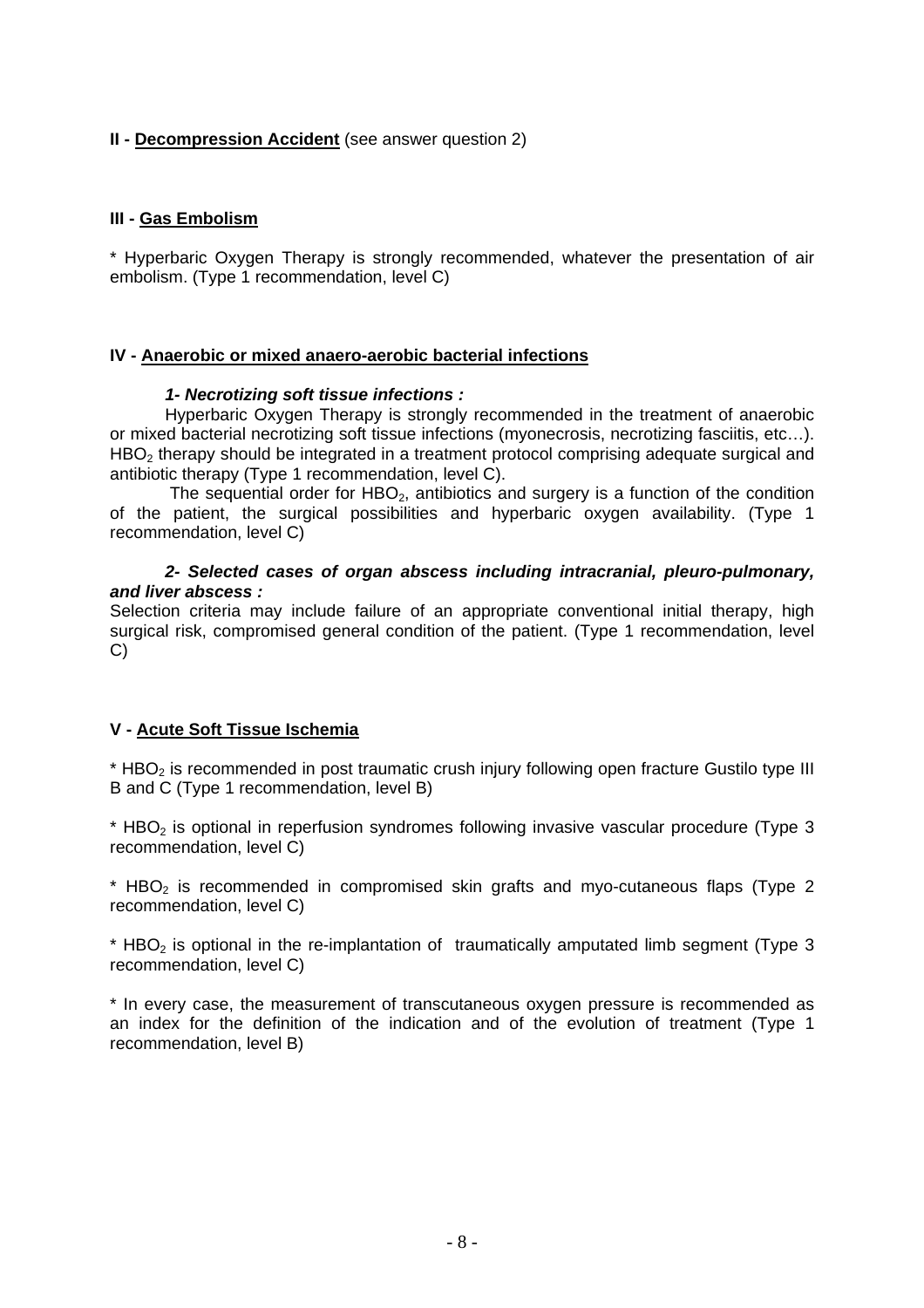## **VI - Radio-induced Lesions**

The jury felt the data published since the  $5<sup>th</sup>$  ECHM Consensus Conference in Lisbon, focused on the role of  $HBO<sub>2</sub>$  in the treatement of radio-induced lesions in normal tissues, have not changed the overall evaluation made by the Jury of that Conference. Therefore, it endorses the recommendations issued at that time.

 $HBO<sub>2</sub>$  is indicated in :

- \* Radionecrosis of the mandible
- \* Radio-induced cystitis resistant to conservative treatment
- \* Tooth extraction in irradiated tissues (preventive action)
	- (Type 1 recommendation, level B)
- \* Radionecrosis of other bones
- \* Radio-induced proctitis/enteritis
- \* Radio-induced lesions of soft-tissues
- \* Surgery and implants in heavily irradiated tissues (preventive action) (Type 2 recommendation, level C)
- \* Laryngeal radionecrosis
- \* Central nervous system radionecrosis (Type 3 recommendation, level C)

## **VII – Delayed wound healing**

#### *1- Ischemic lesions (ulcer or gangrene) without the possibility of revascularization, or lesions persisting after optimal revascularization:*

 $*$  In the diabetic patient, the use of HBO<sub>2</sub> is recommended in the presence of a Chronic Critical Ischemia as defined by the European Consensus Conference on Critical Ischemia (*note 1*), if perilesional transcutaneous oxygen pressures measured under hyperbaric conditions (2.5 ATA, 100% Oxygen) are higher than 100 mmHg (Type 2 recommendation, level B)

 $*$  In the arteriosclerotic patient, the use of HBO<sub>2</sub> is recommended in case of a Chronic Critical Ischemia (*note 1*), if perilesional transcutaneous oxygen pressures measured under hyperbaric conditions (2.5 ATA, 100% Oxygen) are higher than 50 mmHg (Type 2 recommendation, level C)

#### *note 1 : Chronic Critical Ischemia:*

*periodical pain, persistent at rest, needing regular analgesic treatment for more than two weeks, or ulceration or gangrene of foot or toes with ankle systolic pressure <50 mmHg in the non-diabetic or toe systolic pressure <30 mmHg in the diabetic ( Second European Consensus on Critical Ischemia: Circulation 1991, 84, IV, 1-26)* 

## *2- Selected non-healing wounds secondary to inflammatory processes:*

 $*$  HBO<sub>2</sub> may be used in selected non-healing wounds secondary to inflammatory processes, but only in association with optimized conventional treatment. (Type 3 recommendation, level C).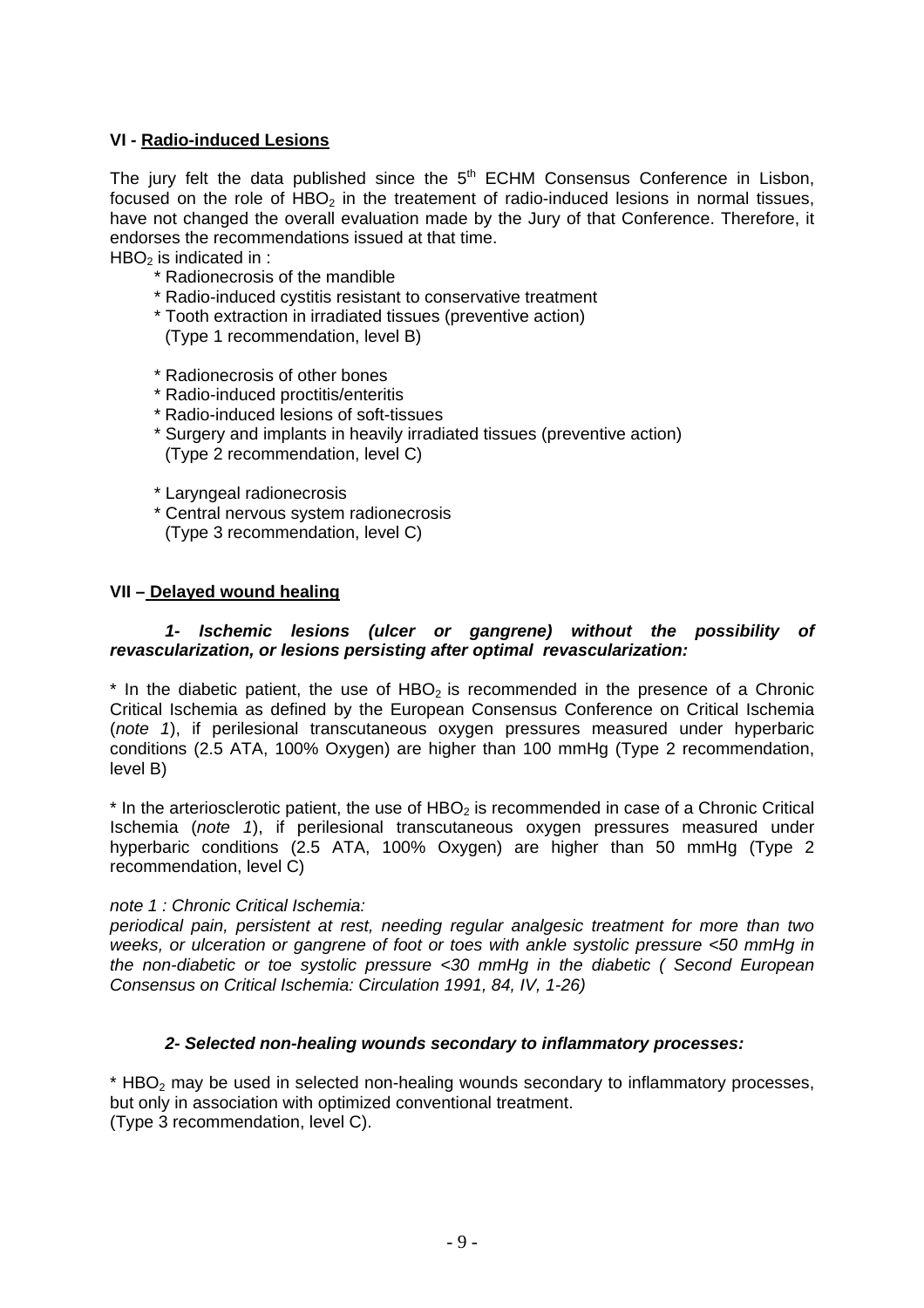## **VIII - Osteomyelitis**

 $*$  HBO<sub>2</sub> is recommended in chronic refractory osteomyelitis defined as osteomyelitic lesions persisting for more than six weeks after adequate antibiotic treatment and at least one operative procedure (Type 2 recommendation, level C).

 $*$  In cranial (excluding mandible) and sternal osteomyelitis, HBO<sub>2</sub> should be started simultaneously with antibiotics and surgical treatment (Type 2 recommendation, level C).

## **IX - Post-anoxic encephalopathy**

 $*$  HBO<sub>2</sub> is optional for the treatment of cerebral anoxia (Type 3 recommendation, level C)

## **X - Burns**

 $*$  HBO<sub>2</sub> is optional when burns exceed 20% of body surface and are of second degree or more (Type 3 recommendation, level C)

\* If burned areas (excepted for head, hands, perineum) are less than 20% of body surface, HBO<sub>2</sub> is not recommended (Type 1 recommendation, Level C)

## **XI - Sudden Deafness**

\* Multiple treatment modalities have been proposed for sudden deafness with no high level evidence for any of those. HBO<sub>2</sub> remains recommended in sudden deafness (Type 2 recommendation, level C) until the results of the on-going European randomized controlled study are published.

## **XII - Ophthalmological Disorders**

 $*$  HBO<sub>2</sub> is optional in acute ophthalmological ischemia (type 3 recommendation, level C)

## **XIII – Neuroblastoma Stage IV**

Although there has been no randomized controlled study published, there is convincing accumulation of data showing a beneficial action of  $HBO<sub>2</sub>$  combined with conventional therapy. HBO<sub>2</sub> should be considered in combination with other accepted treatment for patients with neuroblastoma stage IV (Type 2 recommendation, level C)

## **XIV – Pneumatosis Cystoides Intestinalis.**

 $HBO<sub>2</sub>$  treatment may be used in selected cases of pneumatosis cystoides intestinalis as an alternative to surgery when there is no signs of acute complications, such as perforation, peritonitis and bowel necrosis. (Type 3 recommendation, level C)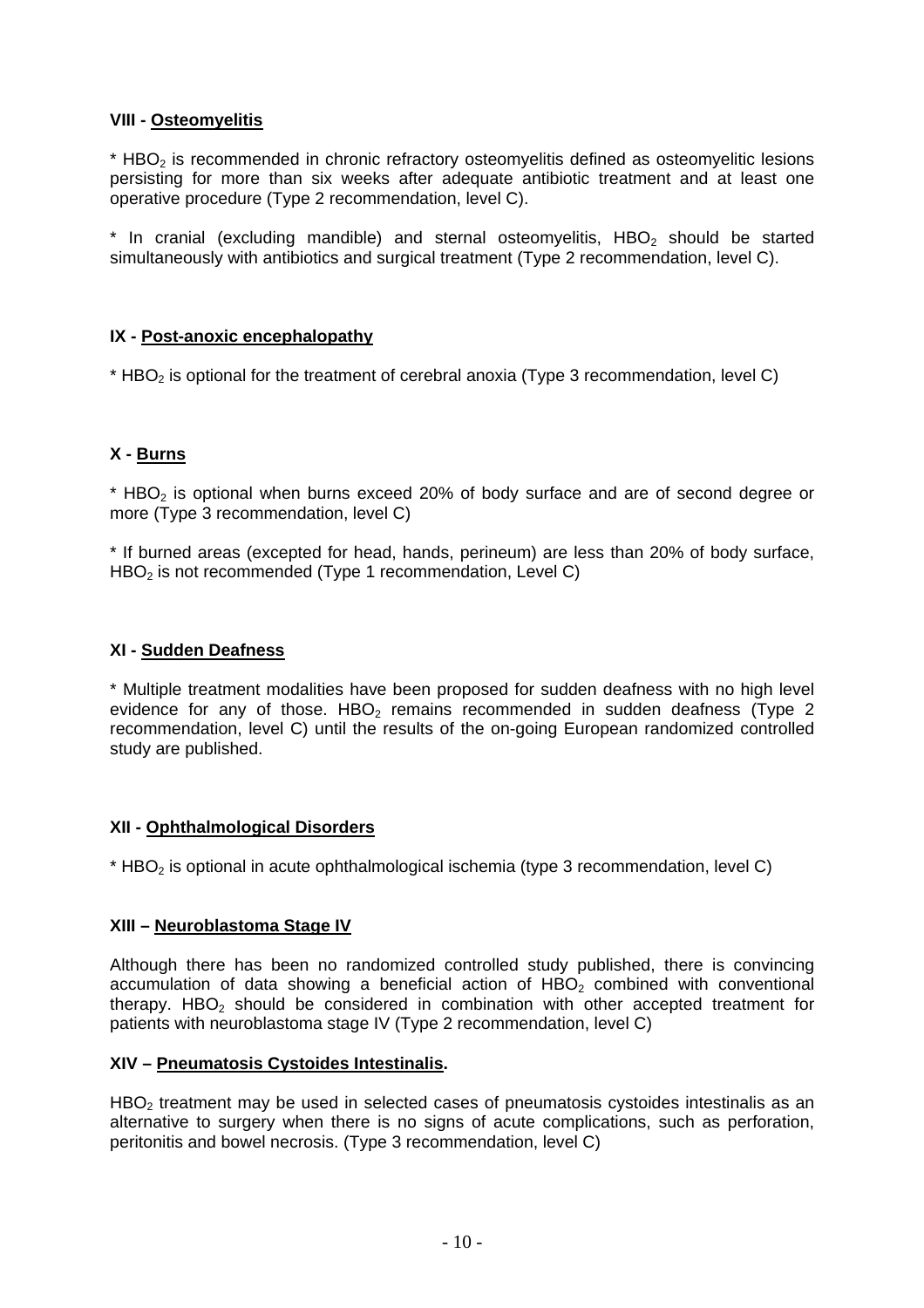## **XV - Other indications**

\* Many other indications accepted by other scientific societies or leading representatives have been reviewed but are not currently recognized indications for Hyperbaric Therapy (Table 1). Various research protocols are currently in progress; and results need to be awaited before issuing definite recommendations.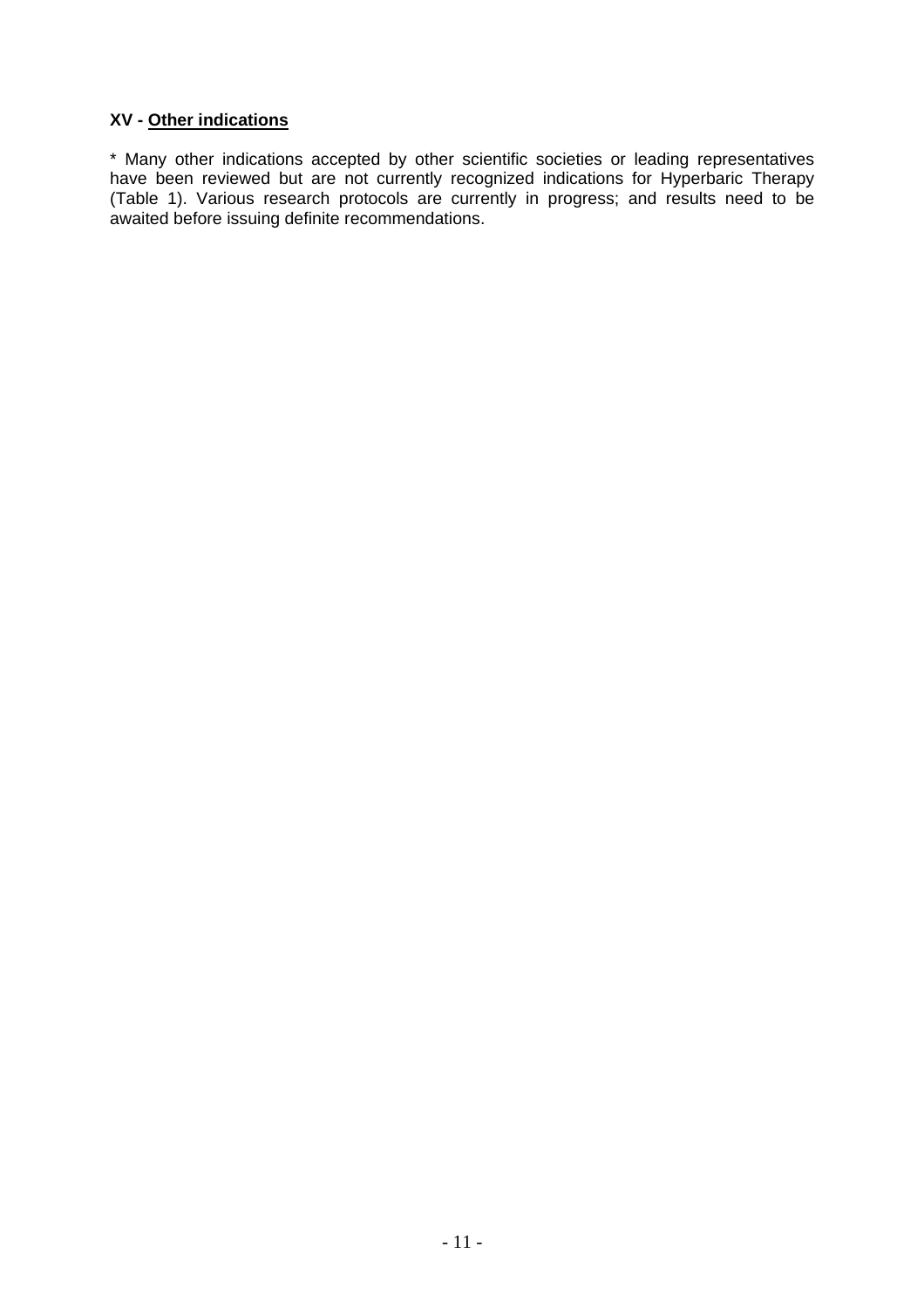#### **Table 1 : List of potential and proposed indications for Hyperbaric Oxygen Therapy.**

After having listened the experts and with the assistance of literature reviewers, the Jury has graded the existing evidence using the scale used in ECHM Consensus Conferences.

Conditions where the use of  $HBO<sub>2</sub>$  was supported by level A, B or C evidence were considered as accepted indications.

- Level A : At least 2 concordant, large, double-blind, controlled randomized studies with no or little methodological bias.
- Level B : Double-blind controlled, randomized studies but with methodological flaws; studies with only small samples, or only a single study.
- Level C : Consensus opinion of experts.

 In order to make more transparent the jury discussion and decision, conditions which were not considered as accepted indications for HBO<sub>2</sub> are also reported with the Jury's evaluation of the existing evidence. The scale used in this table is an extension of that used for accepted indications.

- Level D : Only uncontrolled studies with no consensus opinion of expert.
- Level E : No evidence of beneficial action, or methodological or interpretation bias preclude any conclusion.
- Level F : Existing evidence favors not to use  $HBO<sub>2</sub>$ .

| <b>CONDITION</b>                                             | <b>ACCEPTED</b>          |   |   | <b>NON ACCEPTED</b>      |   |   |
|--------------------------------------------------------------|--------------------------|---|---|--------------------------|---|---|
|                                                              | <b>Level of Evidence</b> |   |   | <b>Level of Evidence</b> |   |   |
|                                                              | A                        | B | C | D                        | E | F |
| <b>Type I</b>                                                |                          |   |   |                          |   |   |
| CO poisoning                                                 |                          | X |   |                          |   |   |
| Crush syndrome                                               |                          | X |   |                          |   |   |
| Prevention of osteoradionecrosis after dental extraction     |                          | X |   |                          |   |   |
| Osteoradionecrosis (mandible)                                |                          | X |   |                          |   |   |
| Soft tissue radionecrosis (cystitis)                         |                          | X |   |                          |   |   |
| Decompression accident                                       |                          |   | X |                          |   |   |
| Gas embolism                                                 |                          |   | X |                          |   |   |
| Anaerobic or mixed bacterial anaerobic infections            |                          |   | X |                          |   |   |
| <b>Type II</b>                                               |                          |   |   |                          |   |   |
| Diabetic foot lesion                                         |                          | X |   |                          |   |   |
| Compromised skin graft and musculocutaneous flap             |                          |   | X |                          |   |   |
| Osteoradionecrosis (other bones)                             |                          |   | X |                          |   |   |
| Radio-induced proctitis / enteritis                          |                          |   | X |                          |   |   |
| Radio-induced lesions of soft tissues                        |                          |   | X |                          |   |   |
| Surgery and implant in irradiated tissue (preventive action) |                          |   | X |                          |   |   |
| Sudden deafness                                              |                          |   | X |                          |   |   |
| Ischemic ulcer                                               |                          |   | X |                          |   |   |
| Refractory chronic osteomyelitis                             |                          |   | X |                          |   |   |
| Neuroblastoma Stage IV                                       |                          |   | X |                          |   |   |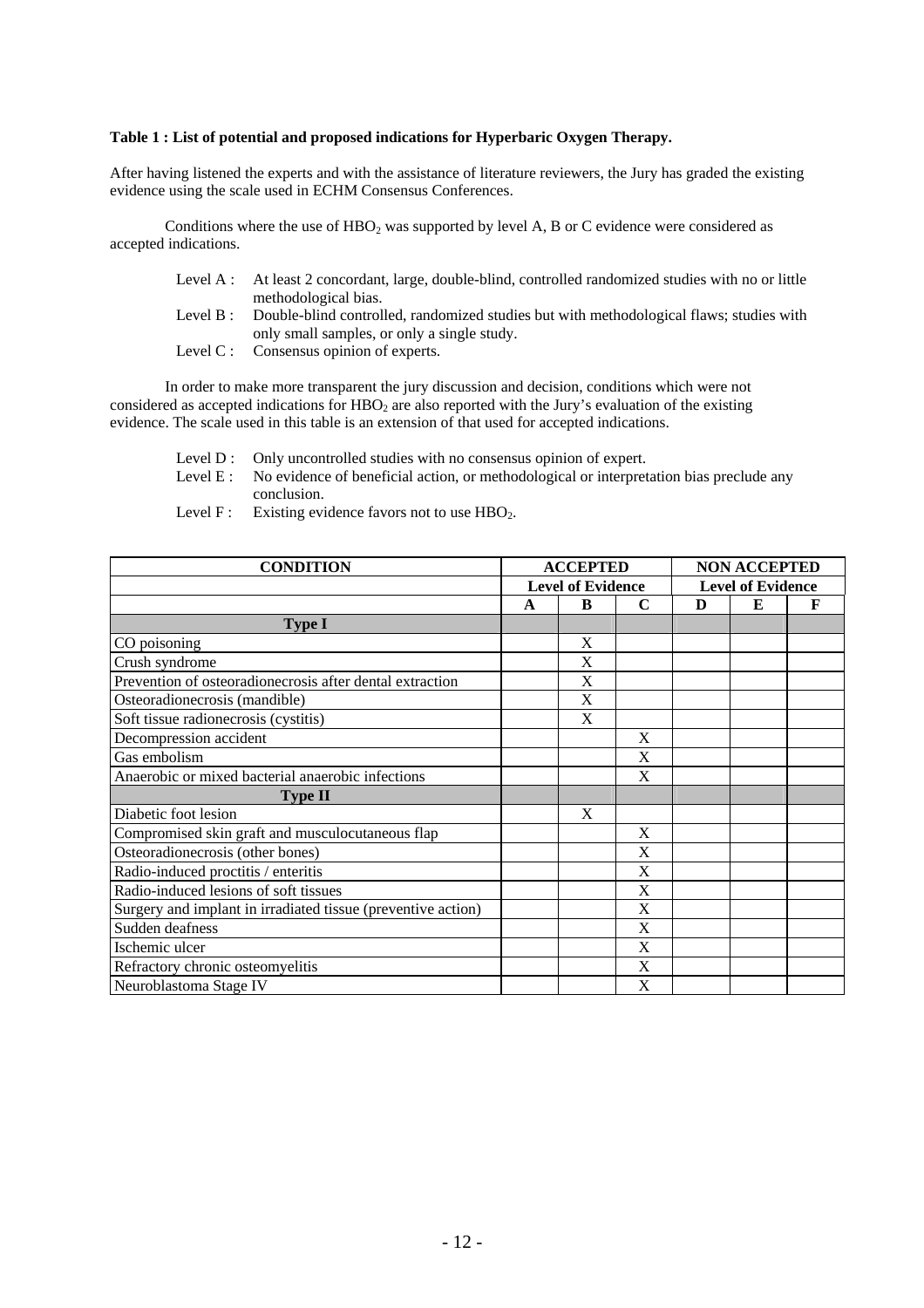| <b>CONDITION</b>                                      | <b>ACCEPTED</b>          |   | <b>NON ACCEPTED</b>      |   |   |                           |
|-------------------------------------------------------|--------------------------|---|--------------------------|---|---|---------------------------|
|                                                       | <b>Level of Evidence</b> |   | <b>Level of Evidence</b> |   |   |                           |
|                                                       | A                        | B | $\mathbf C$              | D | E | F                         |
| <b>Type III</b>                                       |                          |   |                          |   |   |                           |
| Post anoxic encephalopathy                            |                          |   | X                        |   |   |                           |
| Larynx radionecrosis                                  |                          |   | X                        |   |   |                           |
| Radio-induced CNS lesion                              |                          |   | X                        |   |   |                           |
| Post-vascular procedure reperfusion syndrome          |                          |   | X                        |   |   |                           |
| Limb replantation                                     |                          |   | X                        |   |   |                           |
| Burns > 20 % of surface area and 2nd degree           |                          |   | X                        |   |   |                           |
| Acute ischemic ophthalmological disorders             |                          |   | X                        |   |   |                           |
| Selected non healing wounds secondary to inflammatory |                          |   | X                        |   |   |                           |
| processes                                             |                          |   |                          |   |   |                           |
| Pneumatosis cystoides intestinalis                    |                          |   | X                        |   |   |                           |
| <b>Others indications</b>                             |                          |   |                          |   |   |                           |
| Post sternotomy mediastinitis                         |                          |   |                          | X |   |                           |
| <b>Stroke</b>                                         |                          |   |                          | X |   |                           |
| Sickle cell disease                                   |                          |   |                          | X |   |                           |
| Malignant otitis externa                              |                          |   |                          | X |   |                           |
| Acute myocardial infarction                           |                          |   |                          | X |   |                           |
| Femoral head necrosis                                 |                          |   |                          | X |   |                           |
| Retinitis pigmentosa                                  |                          |   |                          |   | X |                           |
| <b>Tinnitius</b>                                      |                          |   |                          |   | X |                           |
| Interstitial cystitis                                 |                          |   |                          |   | X |                           |
| Facial (Bell's) palsy                                 |                          |   |                          |   | X |                           |
| Cerebral palsy                                        |                          |   |                          |   |   | $\mathbf X$               |
| Multiple sclerosis                                    |                          |   |                          |   |   | X                         |
| Fetoplacental insufficiency                           |                          |   |                          |   |   | $\boldsymbol{\mathrm{X}}$ |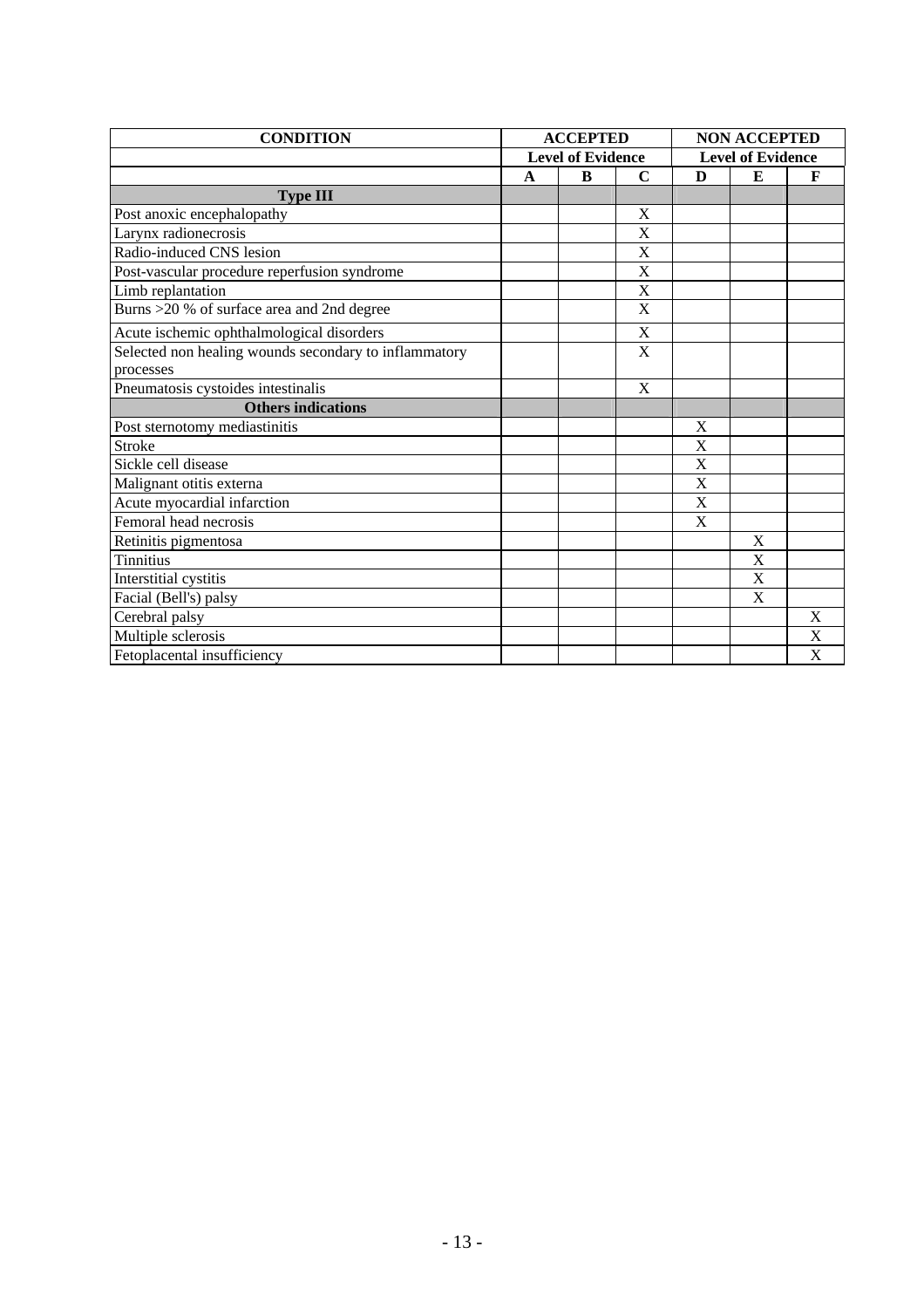## **WHAT ARE PRESENTLY THE RECOMMENDATIONS CONCERNING THE PREVENTIVE MEASURES AND THE TREATMENT OF THE ACCIDENTS INDUCED BY HYPERBARIC PRESSURE?**

#### **I - Primary prevention: preventing onset of disease**

In that field, common sense, existing legislation, and accepted standards of practice have to palliate the lack of studies following the Evidence-Based Medicine criteria. It is felt that the role of this Jury lies primarily in recommending the harmonization of standards and guidelines for both working and recreational divers, as well as hyperbaric workers, as promulgated by bodies such as ECHM, EDTC, etc.

This applies to: Fitness to Dive Assessment and Re-assessment, Risk Assessment, Safety and Emergency Procedures, and Diving Procedures in general.

#### *1- Fitness-to-dive and Medical re-assessment :*

\* The joint ECHM-EDTC fitness-to-dive criteria are an agreed standard for all categories of diving and hyperbaric work, and should be periodically reviewed for currency. National standards may require modifications.

\* Medical re-assessment includes periodic and post illness/accident assessments.

Assessment outcomes may include: unfitness, fitness or conditional fitness. Diving/hyperbaric workers have the right to appeal against these decisions.

## *2- Risk Assessment, Safety and Emergency Procedures :*

\* EN ISO 14971 defines the risk management process as being made up of three steps: risk analysis; risk evaluation; and risk control. These are to be applied to all diving and hyperbaric activities.

\* No single failure should result in a serious accident and this has to be implemented through appropriate safety plans.

\* All responsibilities should be clearly defined and properly assigned or delegated before any operation.

\* For all activities, written current Emergency Procedures (EPs) as well as Standard Operating Procedures (SOPs) should be prepared in advance in order to minimize the consequences of failure/accidents; they should be readily available and practiced regularly.

\* Both the Regulations and their intent should be observed through education, development of a safety-oriented culture, reporting, and obtaining informed consent from participants.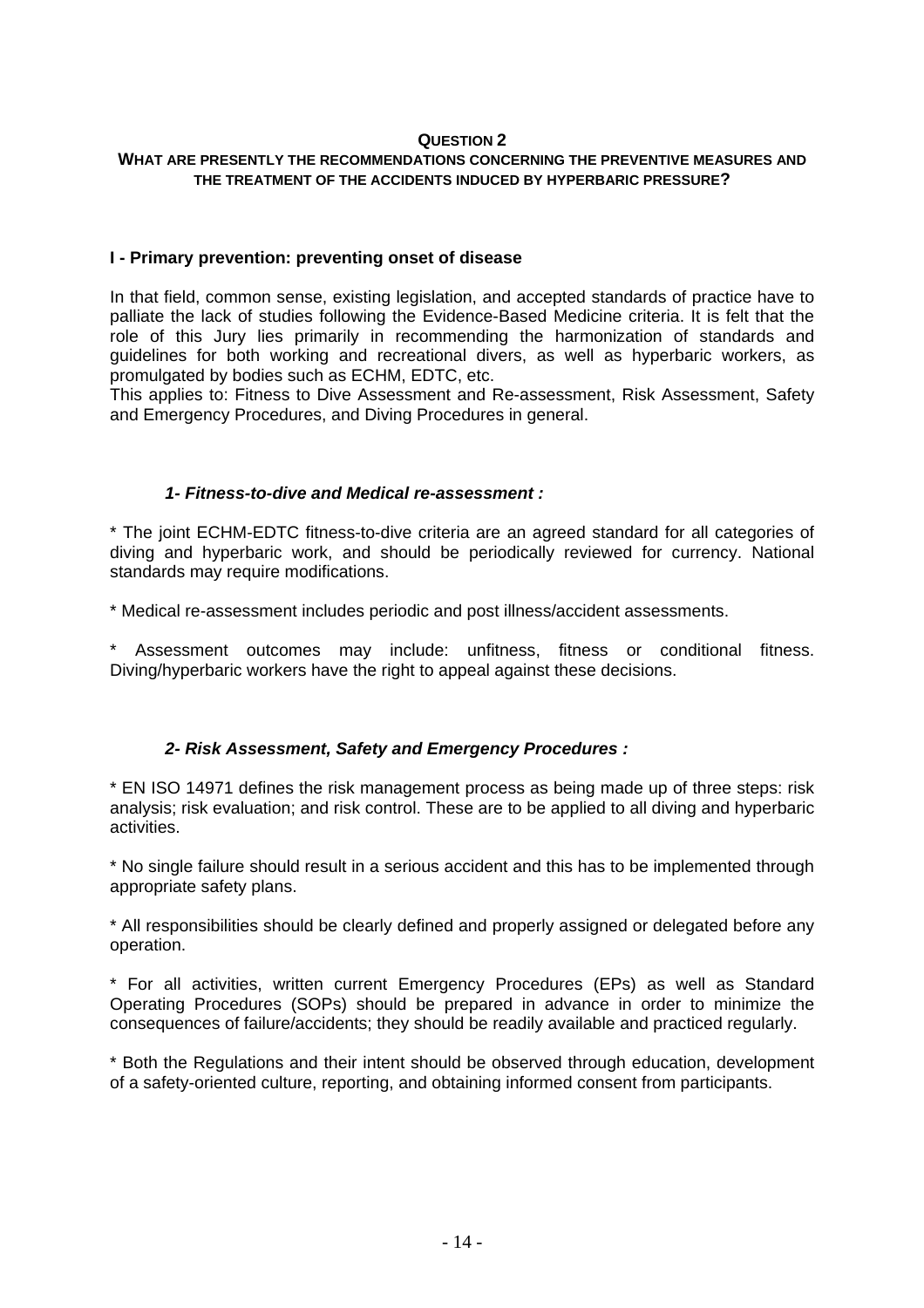## *3- Diving Procedures :*

Current statements on safety of Diving/hyperbaric exposure are based on the incidence of clinical DCI; sub-clinical, unreported events, or the biological effects of bubble production remain unexamined.

The Jury recommends that these parameters/markers are considered in the evaluation of future diving procedures as by field bubble detection, bubble-induced biological effects, prospective epidemiological surveys and data collection.

## *4- Medical Hyperbaric Workers :*

Medical hyperbaric workers have unique occupational safety issues - DCI incidence is low, particularly with routine  $HBO<sub>2</sub>$ , and unrelated to gender. With increasing depth, DCI risk increases. Oxygen breathing and staff rotation are useful preventive measures.

This Jury recommends customized tables to account for these differences, appropriate fitness standards, and provision of oxygen/enriched oxygen breathing mixtures.

## **II – Secondary prevention : Shortening duration of disease / Improving outcome**

Decompression Accidents are true medical emergencies that should receive the benefit of specialised treatment in dedicated centres as soon as possible. A specialized centre is considered a hospital-based recompression facility with permanent and adequately trained medical and paramedical staff.

- On-site 100% oxygen first aid treatment (Type 1 recommendation, level C)
- On-site fluid administration (Type 1 recommendation, level C)
- After immediate stabilization and medical evaluation, the victims of a decompression accident should be immediately directed to the closest specialized centre (Type 1 recommendation, level C)
- In water recompression should never be performed as the initial recompression (Type 1 recommendation, level C)
- Major accidents should be treated with hyperoxygenated tables either at moderate pressure ( USN T6) or at high pressure ( Cx 30 HeOx). Minor decompression accidents (pain only) can be treated with only oxygen recompression tables at 2.8 ATA maximum. (*note: this is based on the experience and the good results observed in commercial diving*). (Type 1 recommendation, level C)

As an extension of these general principles the following specific recommendations are presented by the Jury (Table 2)

## **III – Tertiary prevention : Reducing long-term morbidity**

## **Treatment of Persistent or Residual Symptoms :**

At this time a maximum of 10 additional hyperbaric treatment sessions are recommended, based on clinical response, after the initial recompression.

If a clinical plateau has not been achieved by 10 treatments, and there is objective evidence of ongoing improvement,  $HBO<sub>2</sub>$  may be continued.

(Type 3 recommendation, level C)

Regarding neurological DCI, as with any neurological injury, conventional rehabilitation should be started as soon as possible.

(Type 1 recommendation, level C)

However, there are no scientifically valid data on which to base firm recommendations as to the best modalities/procedures to be adopted. Further research is required using standardised disability recording systems.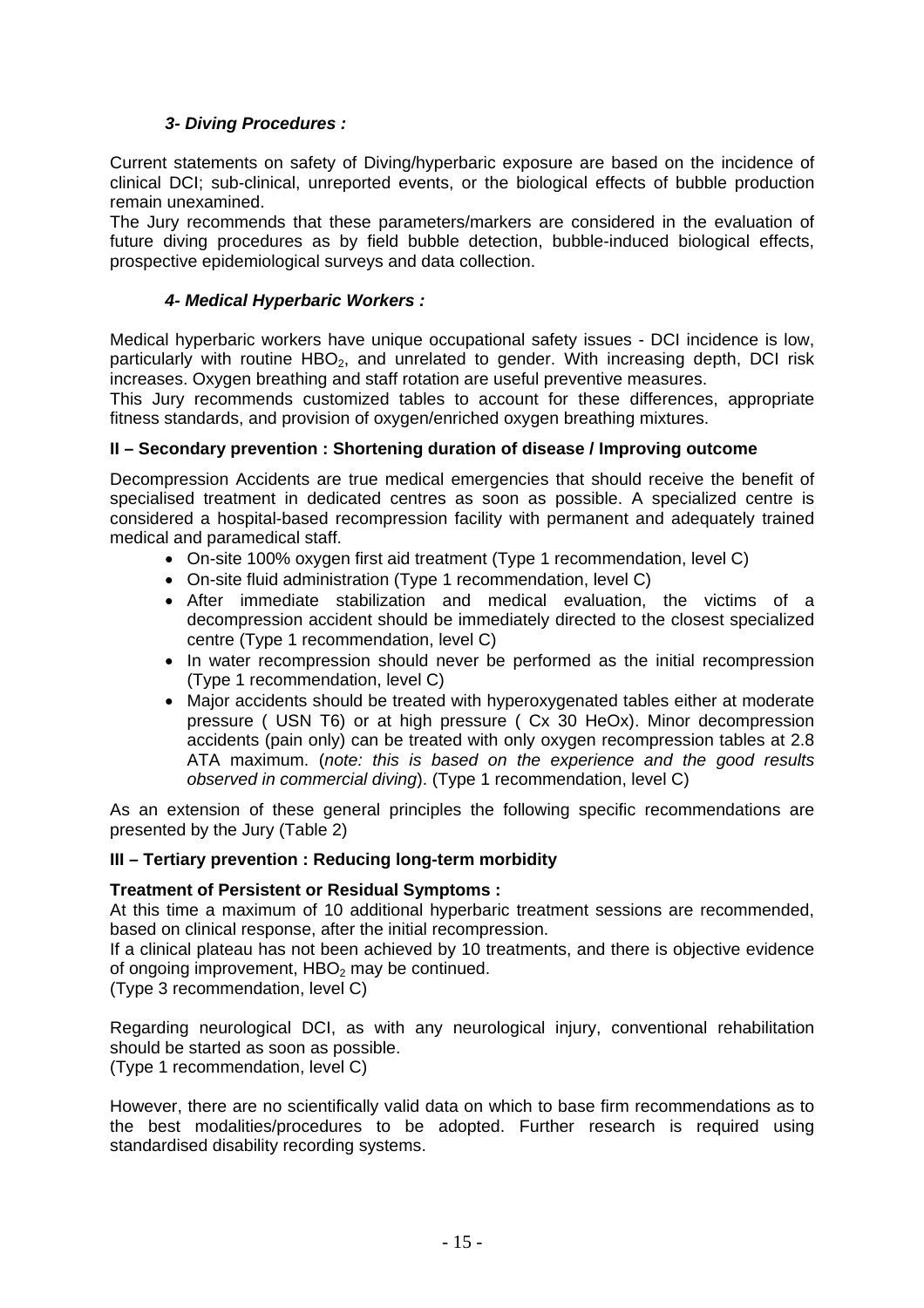#### **Table 2 : Management of Dysbaric Diseases:**

| <b>On Site</b>                                    |                       |                       |  |  |  |  |
|---------------------------------------------------|-----------------------|-----------------------|--|--|--|--|
| <b>First Aid</b>                                  | <b>Recommendation</b> | <b>Evidence level</b> |  |  |  |  |
| On Site First Aid - Oxygen 100%                   | Type 1                | C                     |  |  |  |  |
| On Site First Aid - Fluids (oral)                 | Type 1                | $\overline{C}$        |  |  |  |  |
| On Site First Aid - Fluids (IV)                   | Type 1                | $\overline{C}$        |  |  |  |  |
| No In-Water Recompression                         | Type 1                | $\overline{C}$        |  |  |  |  |
|                                                   |                       |                       |  |  |  |  |
| <b>Hospital-based Therapy</b>                     |                       |                       |  |  |  |  |
| <b>HBO</b>                                        | Recommendation        | <b>Evidence level</b> |  |  |  |  |
| Hyperbaric Tx Hyperoxygenated Tables              | Type 1                | $\mathsf{C}$          |  |  |  |  |
| Recompression with other Tables (USN 6A, Sat) for | Type 3                | $\overline{C}$        |  |  |  |  |
| CAGE** or recalcitrant cases                      |                       |                       |  |  |  |  |
| <b>Fluids</b>                                     |                       |                       |  |  |  |  |
| Fluid Therapy in General (Hospital Based)         | Type 2                | $\mathcal{C}$         |  |  |  |  |
| No Fluid Therapy D5W                              | Type 1                | $\overline{C}$        |  |  |  |  |
| Fluid Therapy LR/crystalloids(Pain only/mild)     | Type 2                | $\overline{C}$        |  |  |  |  |
| Fluid Therapy LR/crystalloids (Chokes)            | Type 2                | $\mathbf B$           |  |  |  |  |
| Fluid Therapy LR/crystalloids (Neuro DCI)         | Type 1                | $\mathcal{C}$         |  |  |  |  |
| Fluid Therapy LR/crystalloids (AGE)               | Type 2                | $\overline{B}$        |  |  |  |  |
| Fluid Therapy Colloids (Pain)                     | Type 1                | $\mathcal{C}$         |  |  |  |  |
| Fluid Therapy Colloids (Chokes)                   | Type 2                | $\overline{C}$        |  |  |  |  |
| Fluid Therapy Colloids (Neuro)                    | Type 1                | $\overline{C}$        |  |  |  |  |
| Fluid Therapy Colloids (AGE)                      | Type 2                | $\overline{C}$        |  |  |  |  |
| <b>Drug Therapy</b>                               | <b>Recommendation</b> | <b>Evidence Level</b> |  |  |  |  |
| Life Support Drug Therapy                         | Type 1                | $\mathcal{C}$         |  |  |  |  |
| Drug Therapy in General                           | Type 3                | $\overline{C}$        |  |  |  |  |
| Aspirin                                           | Type 3                | $\overline{C}$        |  |  |  |  |
| <b>NSAIDs (AGE and Chokes)</b>                    | Type 3                | $\overline{C}$        |  |  |  |  |
| NSAIDs (pain only & neurological)                 | Type 3                | $\overline{C}$        |  |  |  |  |
| Anti-coagulants(AGE, Neurological)* Chokes)       | Type 3                | $\mathcal{C}$         |  |  |  |  |
| No Anticoagulants (pain only)                     | Type 1                | $\overline{C}$        |  |  |  |  |
| Anticoagulants (DVT prevention leg immobility)*   | Type 1                | A                     |  |  |  |  |
| No Corticosteroids                                | Type 1                | $\overline{C}$        |  |  |  |  |
| Lidocaine (AGE)                                   | Type 2                | B                     |  |  |  |  |
| Lidocaine (neuro DCS)                             | Type 3                | $\overline{C}$        |  |  |  |  |
| No Lidocaine (pain only, chokes)                  | Type 1                | $\overline{\rm C}$    |  |  |  |  |

\* avoid complete decoagulation

\*\* The use of USN 6A table should be limited to cases of CAGE caused by emergency ascent procedure without any previous compressed gas exposure leading to gas tissue supersaturation.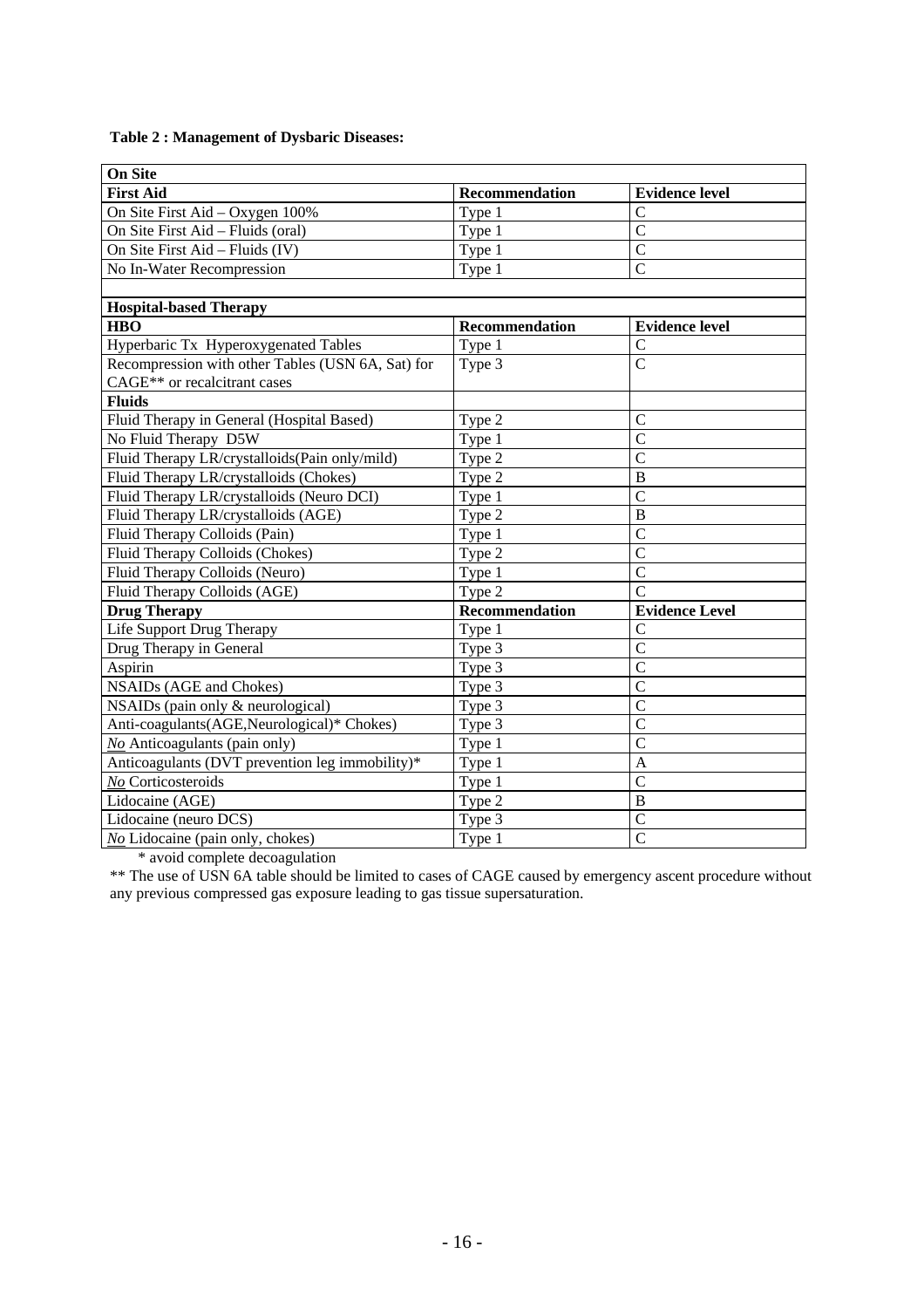## **WHAT ARE PRESENTLY THE RECOMMENDATIONS CONCERNING THE ORGANIZATION AND PRACTICE IN A THERAPEUTIC CHAMBER?**

\* The Jury strongly recommends that the European Code of Good Practice for Hyperbaric Oxygen Therapy (ECGP) be the minimum requirement to be fulfilled by European hyperbaric centres, as it was established by a large consensus between internationally recognized European experts. (Type 1 recommendation, level C)

\* The hyperbaric therapeutic facilities enter one of the following categories:

- hospital based or hospital connected.
- stand-alone.

Stand-alone facilities can treat patients not critically ill, but must be capable of providing care in case of clinical complications. Facilities standing on diving sites can treat patients suffering from acute decompression illness, provided their staff and equipment comply with minimum education and safety levels according to ECGP. (Type 2 recommendation, level C)

\* The operations must be conducted under Standard Operation Procedures described in a specific manual. Each hyperbaric centres must develop emergency procedures on the same way. The staff must review these regularly, and should be trained in these procedures. (Type 2 recommendation, level C)

\* There is a large consensus to state the minimum team size for a hyperbaric session:  $-3$  persons for a multiplace chamber:  $-$  physician

| o persons for a mumplace chamber.    | $-$ privoluciti |
|--------------------------------------|-----------------|
|                                      | - attendant     |
|                                      | - operator      |
| - 2 persons for a monoplace chamber: | - physician     |
|                                      | - operator.     |

(Type 1 recommendation, level C)

Furthermore, a person for emergency assistance must be available in the vicinity. (Type 2 recommendation, level C)

\* It is the duty of a hyperbaric centres to actively participate in continuous education and training of personnel. (Type 1 recommendation, level C)

\* Hyperbaric centres should cooperate in research in hyperbaric and/or diving medicine. (Type 3 recommendation, level C)

\* Hyperbaric centres should participate in education and examination of hyperbaric workers and divers (preventive medicine) and act as a referral for employees and contractors as centres of competencies, in respect of their national regulations. (Type 3 recommendation, level C)

\* Every hyperbaric centre must develop and maintain a high level of safety for patients, staff and environment, based on risk prevention, education and appropriate procedures. (Type 1 recommendation, level C)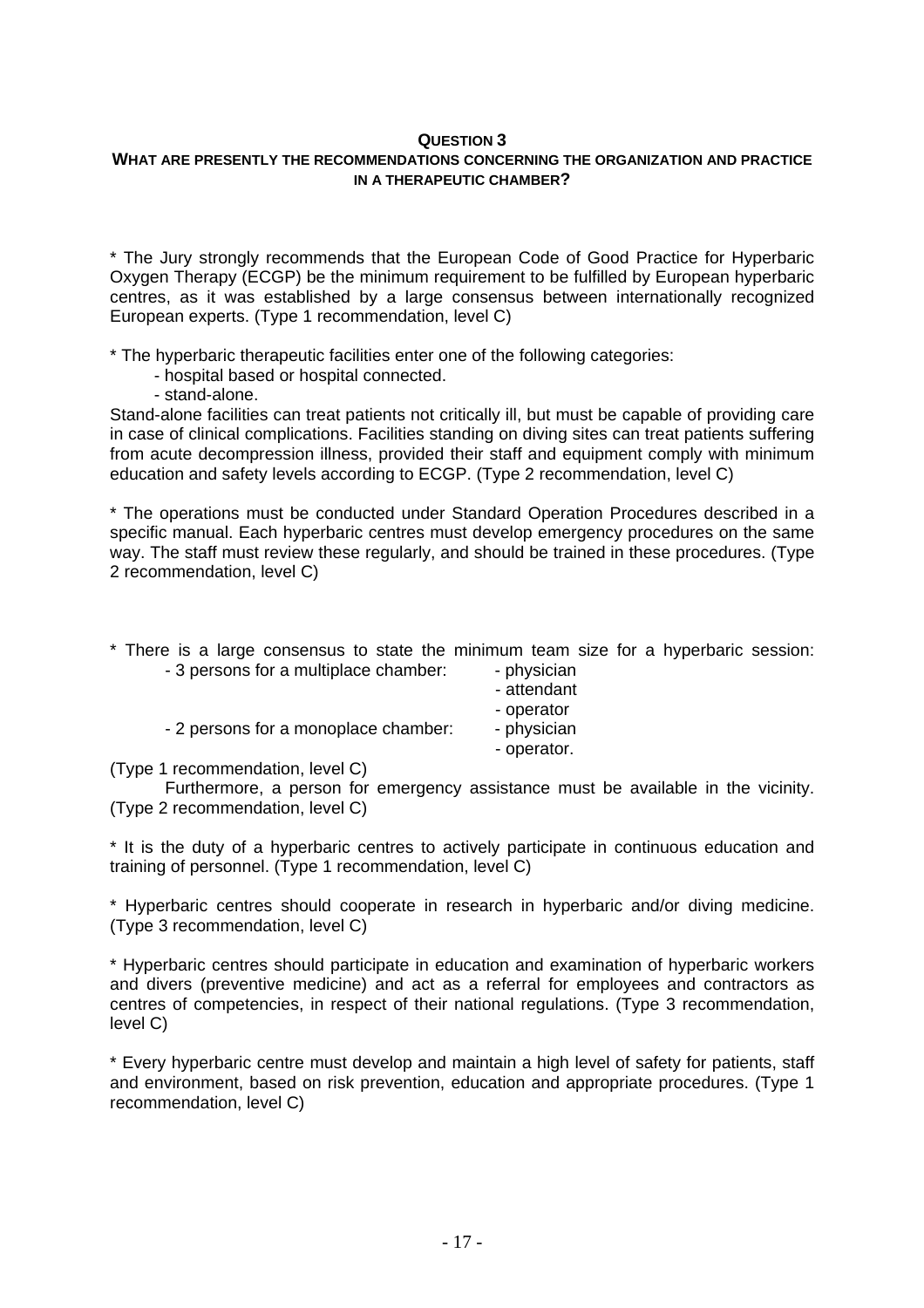#### **WHAT ARE PRESENTLY THE REQUIREMENTS CONCERNING THE DESIGN AND THE SAFETY OF THERAPEUTIC HYPERBARIC CHAMBERS AND THEIR RELATED MEDICAL DEVICES?**

\* A therapeutic hyperbaric chamber shall be considered a medical device according to the European Council Directive 93/42 "medical products".

\* The performance, testing and safety requirements of new therapeutic multiplace chamber systems shall conform with the new European norm prEN 14931 CEN TF 127 . All new chambers will be CE marked. Existing chambers should strive to reach the same safety levels as required by that norm. (Type 1 recommendation, level C).

\* Quality assurance should be implemented in hyperbaric centers. (Type 1 recommendation, level C)

\* Approval of medical devices for hyperbaric use is a worldwide problem. With a few exceptions, there is a lack of CE marked medical devices for use in the hyperbaric chamber. A risk evaluation according to the European norm ISO 14971 should be performed before bringing medical equipment into the chamber. Publishing and sharing experience and information on risk analyses between European HBO $_2$  centres is recommended. The manufacturers shall be encouraged to extend the CE approval of their medical devices for hyperbaric use. (Type 1 recommendation, level C)

\* Oxygen filled "monoplace chambers" may be accepted and used according to internationally accepted guidelines. (Type 3 recommendation, level C)

#### **QUESTION 5**

#### **WHAT ARE PRESENTLY THE REQUIREMENTS CONCERNING THE MANAGEMENT OF PATIENTS TREATED WITH HBO<sub>2</sub>?**

\* A hyperbaric facility should be hospital based or functionally linked to a hospital. (Type 1 recommendation, level C)

\* Standard operating procedures for the management of patients treated in hyperbaric facilities should follow the European Code of good practice for HBO<sub>2</sub> therapy. (Type 1 recommendation, level C)

\* Appropriate monitoring equipment for selecting, supervising and follow-up of patients and their clinical response to  $HBO<sub>2</sub>$  treatment is required. (Type 1 recommendation, level C)

\* HBO<sub>2</sub> treatment of intensive-care patients (with one or more organ failures that threaten vital functions) requires continuing monitoring and management according to standard European intensive care recommendations. The hyperbaric facility shall be located as close as possible to the Intensive Care Unit to minimize risks. (Type 1 recommendation, level C)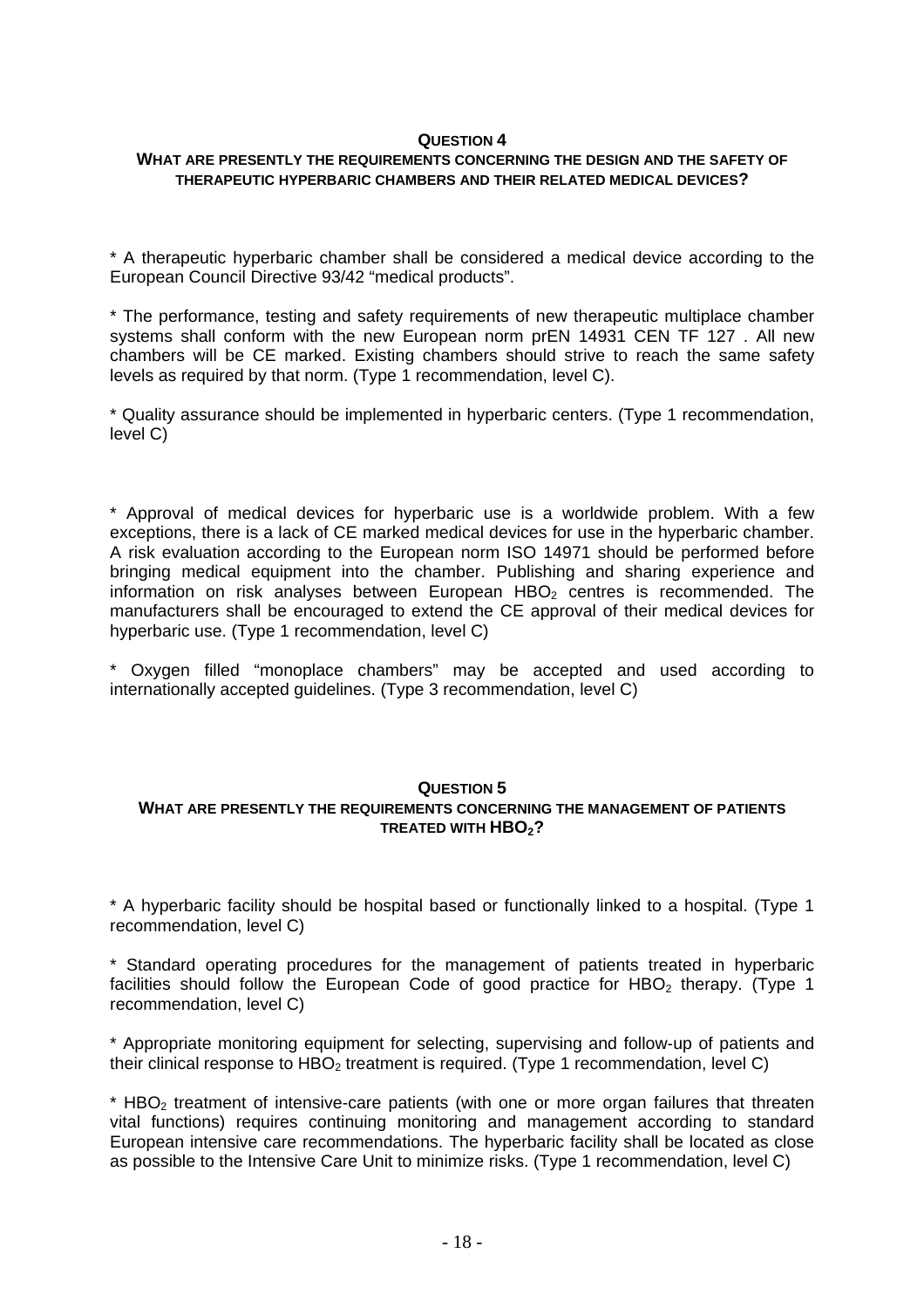#### **QUESTION 6 WHAT ARE PRESENTLY THE REQUIREMENTS CONCERNING THE INITIAL AND CONTINUOUS EDUCATION OF THERAPEUTIC HYPERBARIC CENTRE STAFF?**

\* Co-operation between the ECHM and the EDTC has been fruitful.

\* A curriculum drawn up for different categories of hyperbaric personnel, describing the levels of competence according to the professional job, is strongly recommended. (note 1). (Type 1 recommendation, level C)

\* A core curriculum of modular teaching, applicable to all hyperbaric personnel (medical and non-medical) is strongly recommended. (note 2). (Type 1 recommendation, level C)

\* Education based on a modular system should be obtainable in different teaching institutions throughout Europe, with mutual recognition to the core standard. A system of credits, based on the minimal duration and emphasis of teaching elements, is strongly recommended. Entry criteria for the education of hyperbaric medical personnel will depend on the competency ultimately required for the category of the job. (note 3). (Type 1 recommendation, level C)

\* For the education of a hyperbaric medical expert, an in-depth study of particular aspects of hyperbaric medicine (ie a dissertation) is strongly recommended. (Type 1 recommendation, level C)

\* The European College of Baromedicine, as supported by the ECHM, should provide validation and accreditation for education and training in European countries. (note 4). (Type 1 recommendation, level C)

\* A programme for the education and training of non-medical hyperbaric personnel should be developed by an association of non-medical professionals (for example EBASS) in collaboration with the ECHM. (Type 1 recommendation, level C)

\* Continuing professional development using a format such as Continuing Medical Education (CME) is essential. (Type 1 recommendation, level C)

*note 1. A curriculum has been drawn up by the COST Action B14 Education Working Group, based on the ECHM/EDTC proposals.* 

*note 2. The core curriculum will be the result of the current work arising from COST Action B14 Education Working Group, due to be published through the ECHM.* 

*note 3. Precise entry criteria for all hyperbaric personnel are being developed through the COST Action B14 Education Working Group, based on the recommendations of the ECHM/EDTC.* 

*note 4. The accreditation body should work according to robust and transparent principles, with representation from the participating countries.*